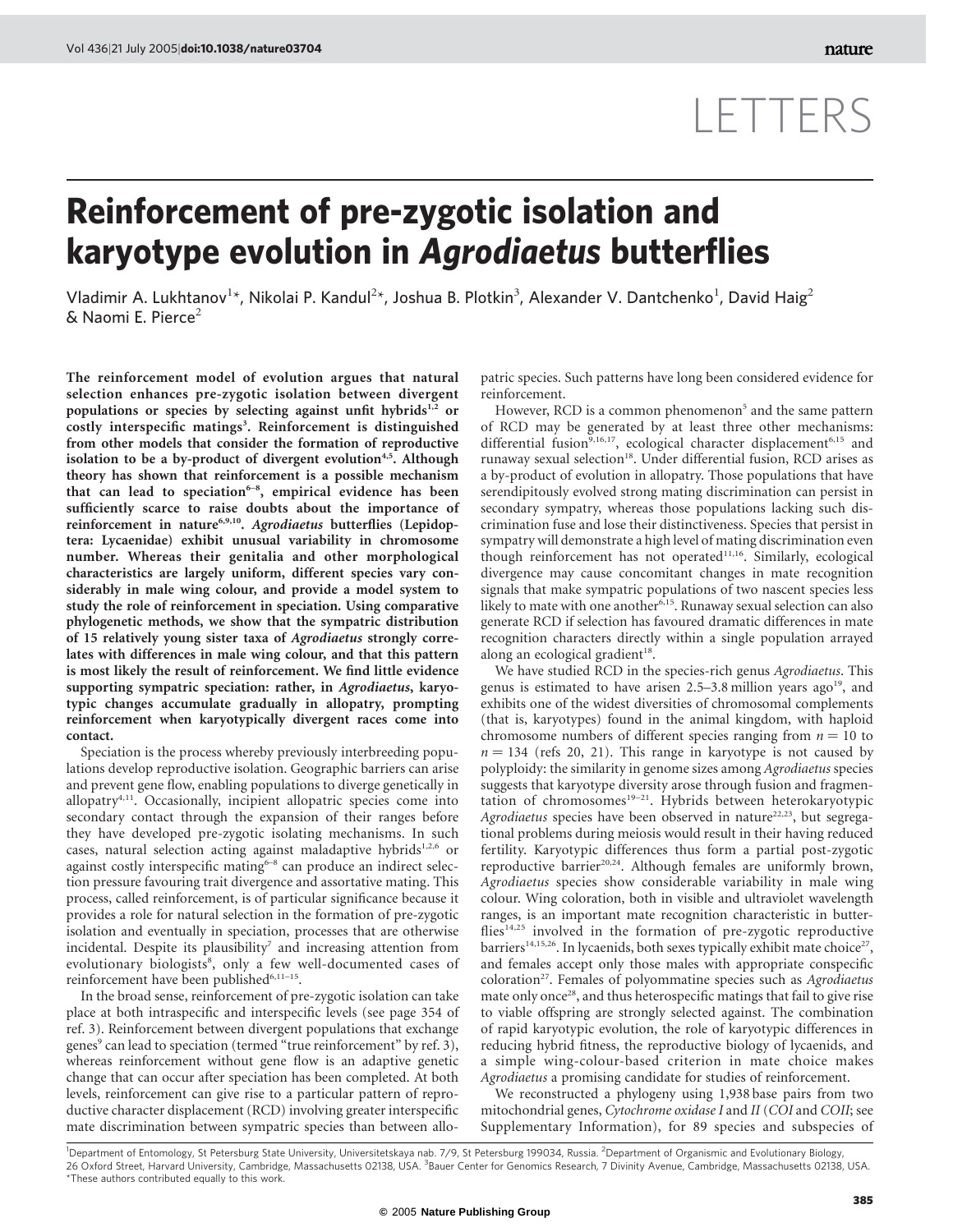Agrodiaetus. We determined the genetic distance on the phylogeny for each pair of sister taxa, and noted each taxon's wing colour and whether the taxa were sympatric or allopatric in their distribution. Traits involved in mate differentiation showed greater differences between sympatric pairs of species as opposed to allopatric pairs, when comparing taxa separated by relatively small genetic distances (ML distances ranging from 0–0.050 changes per nucleotide; see Supplementary Information).

By mapping taxon wing colour on the inferred phylogeny, we

observed 19 changes in wing colour among sampled taxa (Fig. 1). A. cyaneus and A. gorbunovi (Fig. 1) are the closest related pair of species found in sympatry (0.008 changes per nucleotide, under the HKY + I +  $\Gamma$  model of DNA substitution). Despite their genetic similarity, A. cyaneus has already acquired a new wing colour. Sampled sister taxa separated by genetic distances smaller than this value occur only in allopatry (Fig. 1). At genetic distances between 0.008 and 0.050, sympatric pairs of species begin to appear, and they generally exhibit different wing colours.





young sympatric pairs of taxa with markedly different visible colours are boxed. The column to the right of the taxon names shows haploid chromosome numbers. Eight clades (1–8) were used to examine karyotypic divergence in Agrodiaetus (Fig. 4).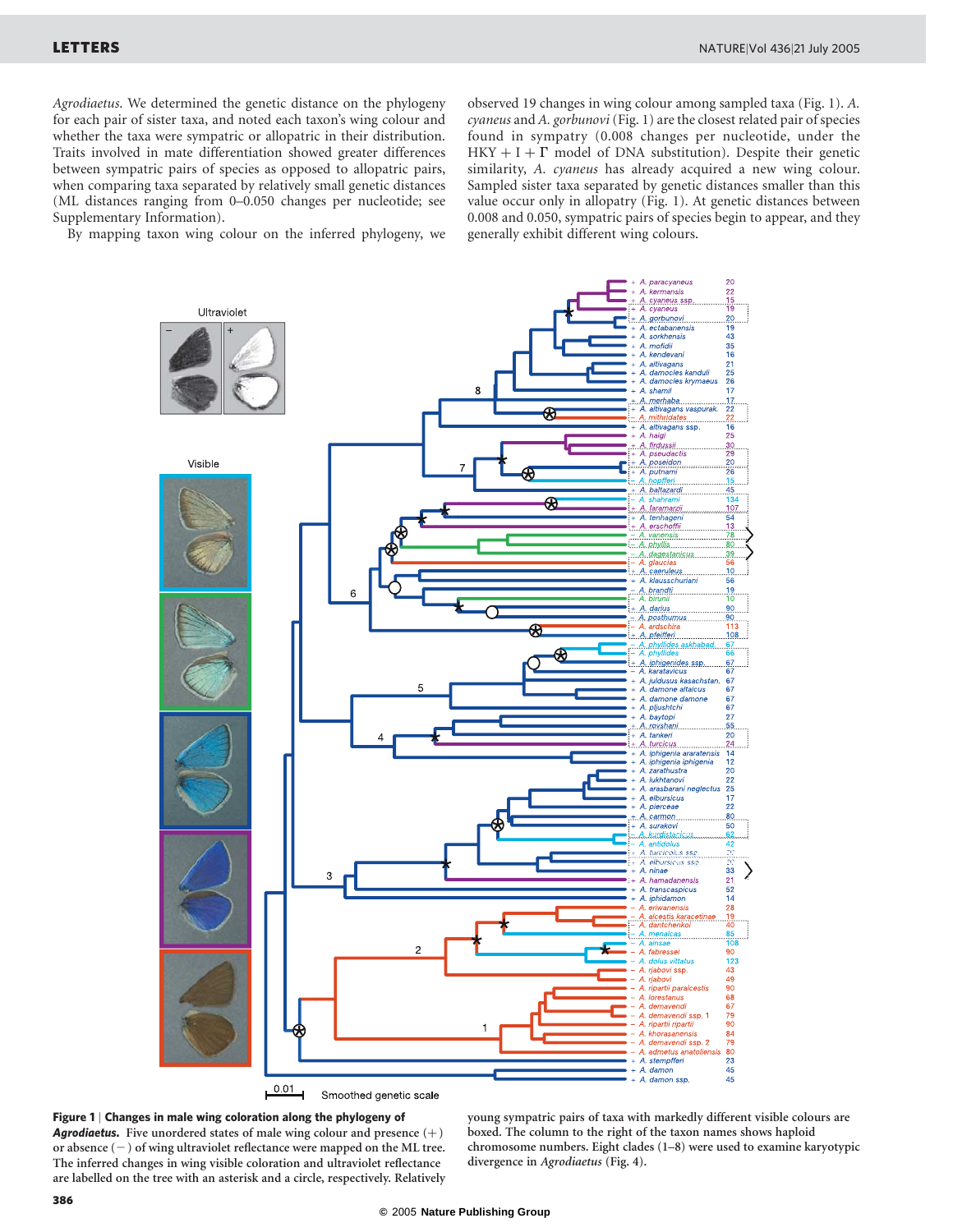To account for dependencies arising from common ancestry, we analysed 88 independent pairs, or nodes, of sister clades<sup>29</sup>. Of these nodes, 28 were classified as sympatric pairs, and the remaining 60 were allopatric. Out of 19 cases of colour changes (Fig. 1), 15 were observed between sympatric sister clades, and 4 between allopatric sister clades. In other words, colour changes occurred preferentially between sympatric, as opposed to allopatric, sister clades (Fisher's exact test,  $P < 0.000002$ ). Considering only the sympatric pairs, most of the young sister clades (ML distances of 0–0.05 changes per nucleotide; Fig. 2a) exhibit colour differences, whereas old sister clades (0.50–0.12 changes per nucleotide; Fig. 2a) tend to have the same wing colour. Conversely, allopatric pairs of sister clades exhibit only a small number of colour differences, and these differences are distributed independently of genetic distance (Fig. 2b). A phylogenetic analysis of changes in wing ultraviolet reflectance produced a similar pattern of RCD (Figs 1 and 2; see also Supplementary Information).

Comparative phylogenetic methods applied to the geographic distributions of extant species enable us to discriminate between reinforcement and the three other mechanisms that could generate similar patterns of RCD. Reinforcement predicts that primarily young phylogenetic lineages will demonstrate RCD because older lineages are less likely to hybridize, having already acquired full reproductive isolation in allopatry. In contrast, differential fusion and ecological character displacement do not predict a strong correlation between RCD and lineage ages (see Supplementary Information). Moreover, according to differential fusion, RCD should be equally rare among old and young sympatric species, and changes in wing colour found among sympatric pairs of species should comprise a subset of the changes in colour seen among allopatric pairs of species $11,12$ . The distribution of colour changes found in Agrodiaetus is therefore unlikely to be generated by differential fusion or ecological character displacement (Fig. 2), and is more consistent with the predictions of the reinforcement model.

The specific pattern of RCD found in this study (Fig. 2) could be caused by differential fusion if wing colour evolves rapidly, for example by sexual selection between allopatric populations, whereas other forms of pre-zygotic isolating characters are more stable in the genus Agrodiaetus. Our data argue against this possibility. Wing colour remained unchanged in 69 nodes among sampled Agrodiaetus taxa, and once evolved, new wing colours passed unchanged through multiple subsequent allopatric speciation events (Fig. 1). At the same time, other potentially pre-zygotic isolating characters such as host plant use and ecological preferences vary even between purely allopatric populations of Agrodiaetus (see Supplementary Information). The third alternative mechanism, runaway sexual selection, generates RCD within "a single population distributed across an ecological cline" (ref. 18; in sympatry), whereas primary divergence in allopatry is necessary for the appearance of RCD under reinforcement. In our data, the smallest genetic divergences occurred between sister taxa with allopatric distributions. An additional age–range correlation test<sup>30</sup> did not reveal a pattern consistent with frequent sympatric speciation in Agrodiaetus (Fig. 3). Thus, the relationships between genetic distance, male wing colour variability and geographic distribution exhibited by Agrodiaetus are consistent with reinforcement as a mechanism generating RCD, and appear to reject three alternative mechanisms: differential fusion, ecological character displacement and runaway sexual selection.

Eight independent clades (1–8; Fig. 1) were chosen to examine the accumulation of karyotypic diversity in the genus. These clades



Figure 2 | Changes in male wing coloration between Agrodiaetus sister clades as a function of their genetic distance. According to our reconstruction, pairs of sister clades exhibit a change in visible colour at the node that separates them (red) or remain the same colour (blue). Ten changes in ultraviolet reflectance (pink) coincided with changes in visible coloration. Six changes in visible coloration between young sympatric sister clades did not affect wing ultraviolet reflectance (turquoise). a, Among sympatric sister clades, changes in visible colour occur primarily between recently divergent clades. b, Conversely, among allopatric sister clades, recently divergent clades retain the same coloration (visible and ultraviolet), and colour changes are otherwise rare and happen at random throughout the entire range of genetic distances.



Figure 3 | Age-range correlation plot. a, The distribution overlap for every pair of sister clades was plotted against the genetic distance between them. b, The cumulative age–range correlation plot shows distribution overlap averaged over genetic distance. Because the number of pairs of relatively old sister clades was too small to calculate a mean distribution overlap, its values are not shown for genetic distances greater than 0.08 changes per nucleotide (under HKY  $+$  I  $+$   $\Gamma$ ).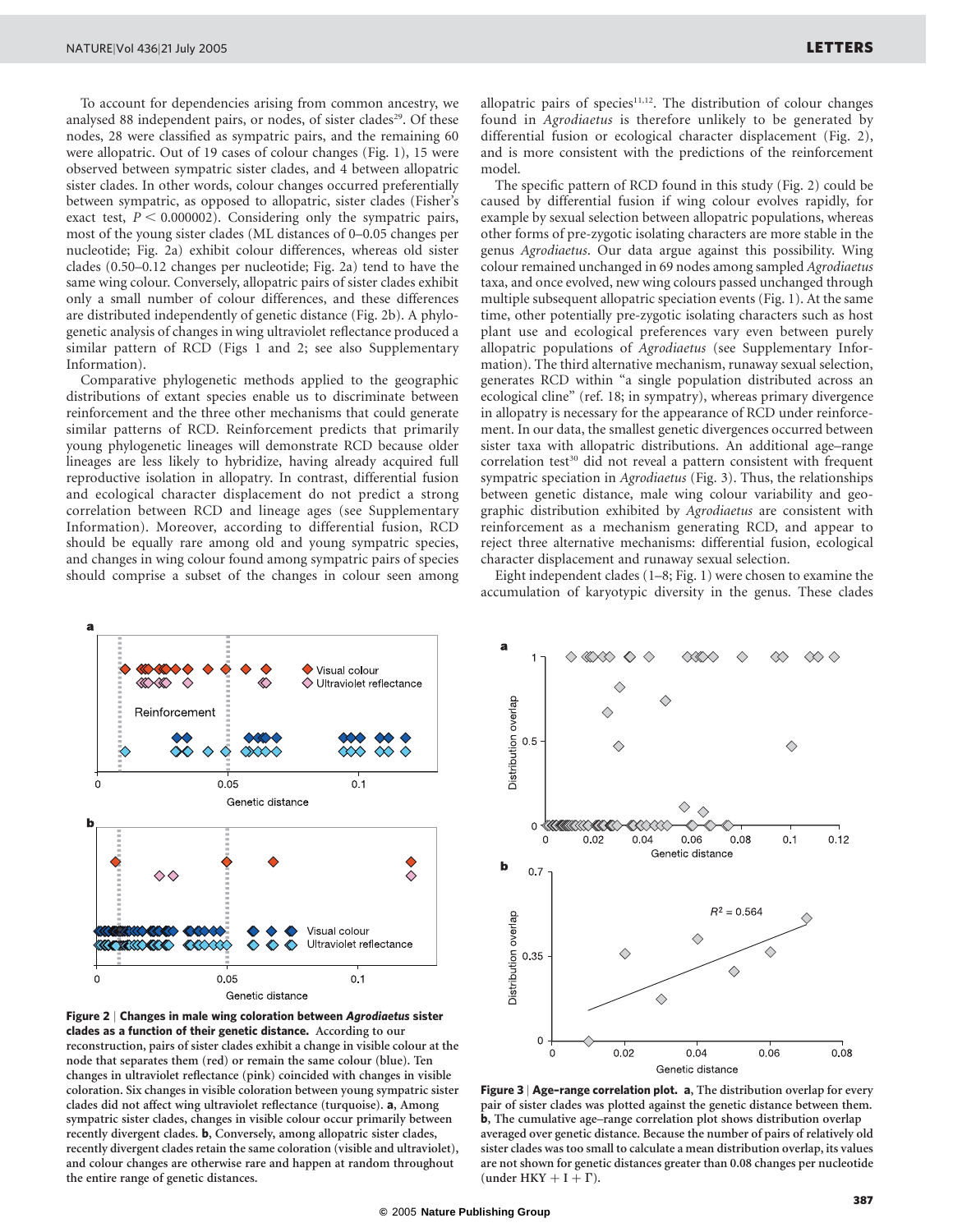

Figure 4 | Agrodiaetus karyotypic diversity strongly correlates with nucleotide divergence  $(R^2 = 0.820; P < 0.002)$ . Mean intraclade karyotypic differences in eight independent clades (1–8, Fig. 2) are plotted against nucleotide divergences in the same clades.

exhibited a significant correlation between nucleotide divergence and mean karyotypic difference (Fig. 4;  $R^2 = 0.820$ ;  $P < 0.002$ ). Because genetic diversity among lineages is also proportional to the time since their divergence, it seems that chromosome numbers diverge with time. This conclusion is consistent with allopatric speciation as the main mode of cladogenesis in the genus, because karyotypic differences can accumulate within geographically isolated, small populations. Given the frequent chromosomal rearrangements in Agrodiaetus, karyotypic characters could act synergistically with geographic isolation to enhance reproductive barriers between nascent species of Agrodiaetus, despite their high vagility as adult butterflies. This synergistic action could impede gene flow between populations, facilitating the evolution of pre-zygotic isolating characters.

Although interspecific hybridization can occur within Agrodiae $tus^{22,23}$ , we do not know whether nascent Agrodiaetus species exchange genes in sympatry before they acquire full reproductive isolation. Biological species can evolve pre-zygotic isolating barriers without gene flow, for example when their hybrids are sterile<sup>3,9</sup>. At the same time, the absence of gene flow between extant sympatric species does not necessarily imply that these species did not exchange genes when they first came into contact. Therefore, although we cannot distinguish at what level (intraspecific or interspecific) reinforcement has operated, our comparative study demonstrates that natural selection against maladaptive matings is likely to have caused widespread divergence in pre-zygotic isolating characters between sympatric species of Agrodiaetus, and could have led to speciation.

## **METHODS**

Methods are described in greater detail in the Supplementary Information. Sampled species. Agrodiaetus butterflies belong to the section Polyommatus of the family Lycaenidae (Insecta: Lepidoptera). Females are brown, whereas males have a variety of background colours ranging from silver and blue to brown on the upper side of their wings (Fig. 1). With the exception of male wing coloration, which is a relatively labile character<sup>19</sup> in the genus, Agrodiaetus species have remarkably similar genitalia and other external morphological characteristics. The taxa sampled for this study represent the entire range of known karyotypic diversity in Agrodiaetus, from  $n = 10$  in A. caeruleus and A. birunii to  $n = 134$  in A. shahrami. Identification of a number of Agrodiaetus species is based on karyotype; therefore the karyotypes of most specimens were examined before their DNA was extracted for gene sequencing, with the exception of 19 cases where individuals from populations with well characterized karyotypes were used<sup>20,21</sup>. Eighty-nine well-differentiated taxa (76 species and 13 subspecies) of Agrodiaetus were used in this study (Supplementary Appendix 1), and of these, 52 karyotyped specimens of Agrodiaetus were analysed for the first time<sup>19</sup>.

Phylogenetic analysis. Two mitochondrial genes, Cytochrome oxidase subunit I (COI) and Cytochrome oxidase subunit II (COII), were amplified by polymerase chain reaction (PCR). PCR products were of equal length and directly sequenced. Eighty-nine continuous sequences of COI, tRNA-leu and COII genes were aligned in a data set that was partitioned into the respective genes using PAUP\* 4.0b10. For phylogeny reconstruction, we used three main methods: maximum parsimony (PAUP\* 4.0b10), bayesian inference (MrBayes 3.01) and maximum likelihood (PHYML). Hierarchical likelihood ratio tests (hLRTs) were used to identify the model of DNA substitution that best fit the data for maximum likelihood and bayesian inference analyses. To ensure that the bayesian inference analysis was not trapped in local optima, we ran three independent rounds of the procedure. Average log-likelihood values at stationarity were calculated during each round and compared for convergence. The support of tree branches recovered by maximum parsimony and maximum likelihood methods was estimated with nonparametric bootstrap values. To align the tips of the recovered maximum likelihood tree (Fig. 1), we homogenized substitution rates across lineages using Sanderson's nonparametric rate-smoothing algorithm as implemented in TreeEdit.

Reconstruction of ancestral colour. Wing colour was treated as a multi-state unordered character with a total of five distinct states (Supplementary Appendix 1). Wing ultraviolet reflectance was coded as present or absent. A test of serial independence rejected the null hypothesis that the wing colour was not correlated with phylogeny ( $P = 0.0003$ ). We used a maximum likelihood method of ancestral character reconstruction because this method accounts for branch lengths on the tree and estimates probabilities of reconstructing different states. We reconstructed ancestral wing coloration on the maximum likelihood tree (see Supplementary Information for branch support) inferred under the HKY + I +  $\Gamma$  model of DNA substitution (Fig. 1) in Mesquite 1.0. Maximum likelihood optimizations were done using the Markov k-state one-parameter model.

Sister-clade analysis. We compared reconstructed and extant states of species colours for every pair of sister clades on the maximum likelihood tree inferred under the HKY  $+$  I  $+$   $\Gamma$  model of DNA substitution (Fig. 1; see Supplementary Information for branch support). Average genetic distances between sister clades were estimated from the maximum likelihood tree. We classified a pair of sister clades as sympatric if they shared at least one pair of basal taxa with a sympatric distribution (Supplementary Appendix 2). We have considered all nodes independent of their age. For simplicity, we have assumed that sister clades separated by relatively older nodes gained sympatry only recently. The observed pattern of RCD is even stronger if we exclude sister taxa separated by older nodes from our analysis.

Karyotype evolution. A test of serial independence ( $P = 0.0003$ ) showed that the distribution of chromosome number is correlated with phylogenetic placement on the maximum likelihood tree. Although karyotype (including chromosome number and relative size of bivalents) is a labile character in Agrodiaetus<sup>19,21</sup>, we must control for changes attributable to common ancestry. We chose eight independent clades (that is, lineages), recovered on the maximum likelihood tree (Fig. 1), to examine the accumulation of karyotypic divergence in Agrodiaetus. Nucleotide divergence in a clade was estimated in Arlequin. To calculate mean intraclade karyotypic differences, we first averaged haploid chromosome numbers between every pair of sister clades from the maximum likelihood tree, starting from the tips and working towards the root of the tree, took the absolute difference between averaged chromosome numbers at every node on the tree, and then averaged these differences at the internal nodes included in the eight well-defined clades (Fig. 1).

## Received 5 February; accepted 4 May 2005.

- 1. Dobzhansky, T. Speciation as a stage in evolutionary divergence. Am. Nat. 74, 312–-321 (1940).
- 2. Noor, M. A. F. Speciation driven by natural selection in Drosophila. Nature 375,  $674 - 675$  (1995).
- 3. Coyne, J. A. & Orr, A. H. Speciation (Sinauer Associates, Sunderland, Massachusetts, 2004).
- 4. Mayr, E. Population, Species, and Evolution; an Abridgment of Animal Species and Evolution (Harvard Univ. Press, Cambridge, Massachusetts, 1970).
- Turelli, M., Barton, N. & Coyne, J. Theory and speciation. Trends Ecol. Evol. 16, 330–-343 (2001).
- 6. Noor, M. A. F. Reinforcement and other consequences of sympatry. Heredity 83, 503-508 (1999).
- 7. Kirkpatrick, M. & Ravigne, V. Speciation by natural and sexual selection: models and experiments. Am. Nat. 159, S22-S35 (2002).
- Servedio, M. R. & Noor, M. A. F. The role of reinforcement in speciation: theory and data. Annu. Rev. Ecol. Evol. Syst. 34, 339-364 (2003).
- 9. Butlin, R. K. Species, speciation, and reinforcement. Am. Nat. 130, 461-464 (1987).
- 10. Marshall, J. L., Arnold, M. L. & Howard, D. J. Reinforcement: the road not taken. Trends Ecol. Evol. 17, 558-563 (2002).